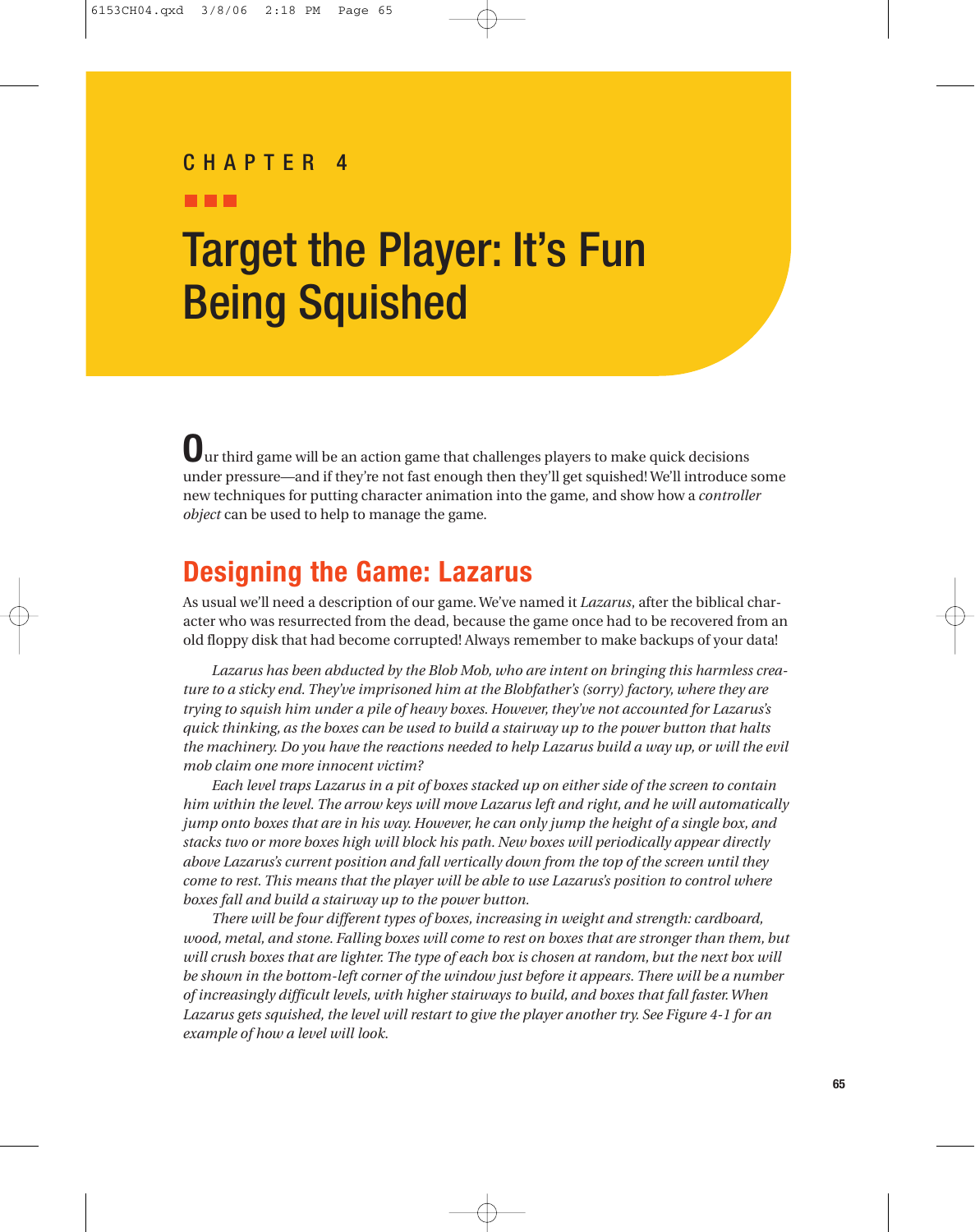

**Figure 4-1.** *This shows how a typical level might look in the Lazarus game.*

This may sound rather simple, but—as you'll see—it actually makes for a very challenging game! All the resources can be found in the Resources/Chapter04 folder on the CD.

# **An Animated Character**

Our first task will be to create the Lazarus character. We'll give him comical animations for when he's moving, jumping, and being squished to add to the appeal of the game. This will require a number of different sprites and several different Lazarus objects as well. Like the different behaviors of the rocket in Galactic Mail, using several objects helps us to separate the different animations of Lazarus in a simple way.

The animations for Lazarus have been designed around the size of the boxes in the game. All the boxes are exactly 40✕40 pixels in size, so the animations that show Lazarus jumping from one box to the next need to be as tall and wide as two boxes (80✕80 pixels). This means we'll be working with sprites of different sizes, and have to think carefully about where to place the origin of each sprite so that they match up correctly. Remember that Game Maker acts as if it is holding each sprite by its origin as it moves around the screen; so all the origins need to be at the same position relative to Lazarus—regardless of the size of the sprite. This should begin to make sense as you complete the steps that follow.

**Tip** Setting the **Smooth Edges** property in the Sprite Properties form can often make sprites appear less pixilated (blocky) in the game.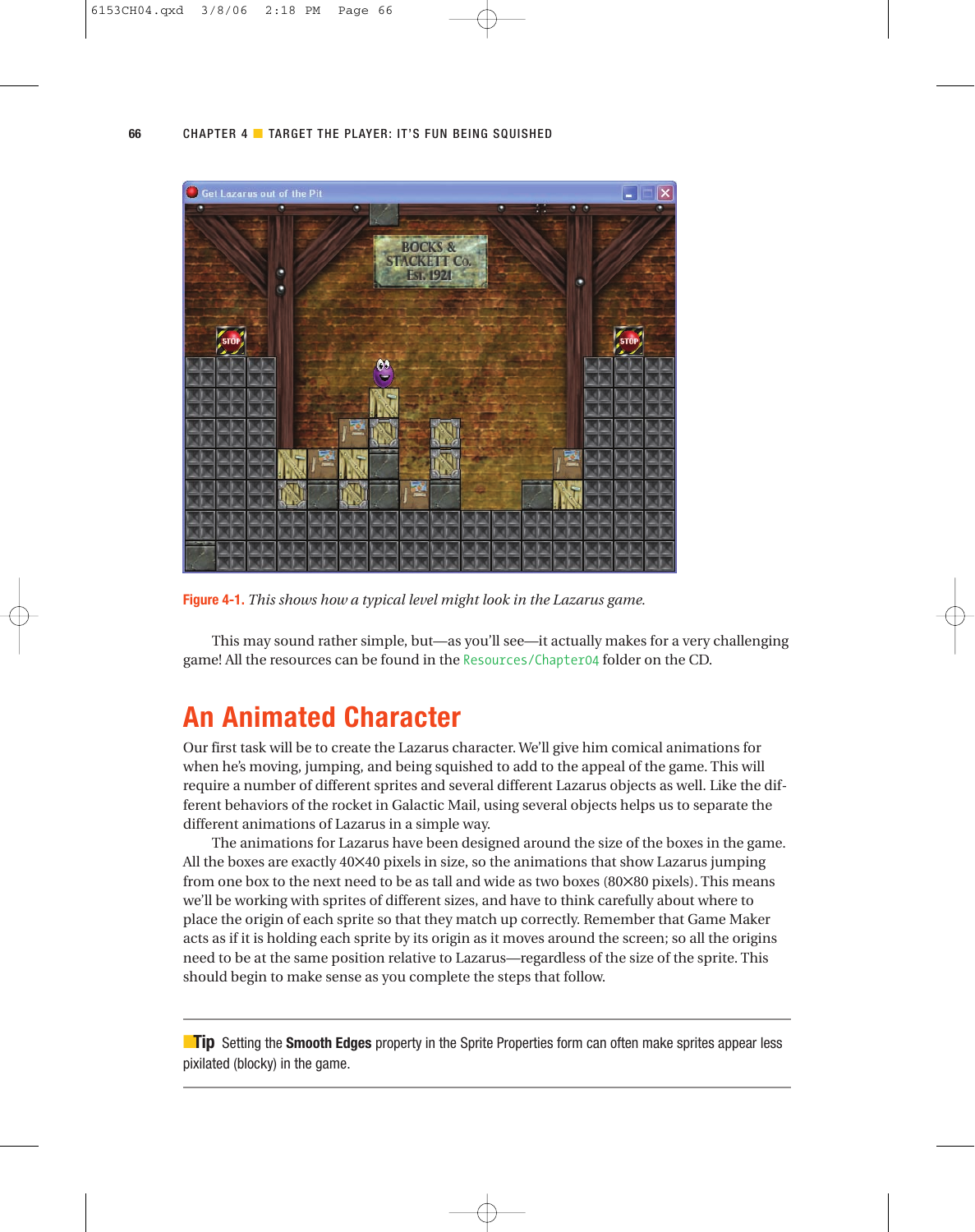#### **Creating the Lazarus sprite resources for the game:**

- **1.** Create a new sprite called spr\_laz\_stand using Lazarus\_stand.gif from the Resources/ Chapter04 folder on the CD. This sprite is 40✕40 pixels and shows Lazarus in his "normal" position. Remember that the origin for sprites defaults to the top-left corner (**X** and **Y** both set to 0). We'll leave this where it is and make sure that the origins of all the other sprites match up with this position. Click the **OK** button to close the form.
- **2.** Create another sprite called spr\_laz\_right using Lazarus\_right.gif. This sprite is 80✕80 pixels and shows Lazarus jumping 40 pixels to the right (use the blue arrows to preview the animation). As usual, the origin has defaulted to the top-left corner of the sprite, but the top-left corner is further above Lazarus's head than in the last sprite. To match up with the previous sprite, we need to move the origin down by 40 pixels—so set the **Y** value to 40. The properties form should now look like Figure 4-2.

| <b>B</b> Sprite Properties                                                                                                                                            |                                                                                                                                                                                                                                                                      |  |
|-----------------------------------------------------------------------------------------------------------------------------------------------------------------------|----------------------------------------------------------------------------------------------------------------------------------------------------------------------------------------------------------------------------------------------------------------------|--|
| Name:<br>spr_laz_right<br>Load Sprite<br>Height: 80<br>Width: 80<br>Number of subimages: 7<br>Show:<br>$0 \Leftrightarrow$<br>Edit Sprite<br>Transparent<br><b>OK</b> | Precise collision checking<br>Smooth edges<br>$\triangleright$ Preload texture<br><b><i><u>Origin</u></i></b><br>$\times 0$<br>Y.<br>40<br>Center<br><b>Bounding Box</b><br>Automatic O Full image<br>Manual<br>Right 72<br>Left $2$<br>Bottom 79<br>$\text{Top}$ 28 |  |

**Figure 4-2.** *The origin for this sprite has been moved to halfway down the left-hand side.*

- **3.** Create a spr\_laz\_jump\_right sprite in exactly the same way using Lazarus\_jump\_right.gif (with an **X** value of 0 and a **Y** value of 40).
- **4.** Create a spr\_laz\_left sprite using Lazarus\_left.gif. This sprite is also 80×80 pixels and shows Lazarus jumping 40 pixels to the left, but this time Lazarus starts on the bottom-right side of the sprite. This means we need to move the origin 40 pixels down and 40 pixels right to place it at the same relative position as before. Set both the **X** and **Y** values to 40 and close the form.
- **5.** Create a spr\_laz\_jump\_left sprite in exactly the same way using Lazarus\_jump\_left.gif (with an **X** value of 40 and a **Y** value of 40).
- **6.** Create two more sprites called spr\_laz\_afraid and spr\_laz\_squished using Lazarus afraid.gif and Lazarus squished.gif. These are 40×40 pixels so there's no need to change the origin.

These are all the sprites we need for Lazarus, so our next step is to make some objects for him. The main object will be the "normal" standing Lazarus. This is the most important one, as it will react to the player's keyboard input. The others are only there to play the different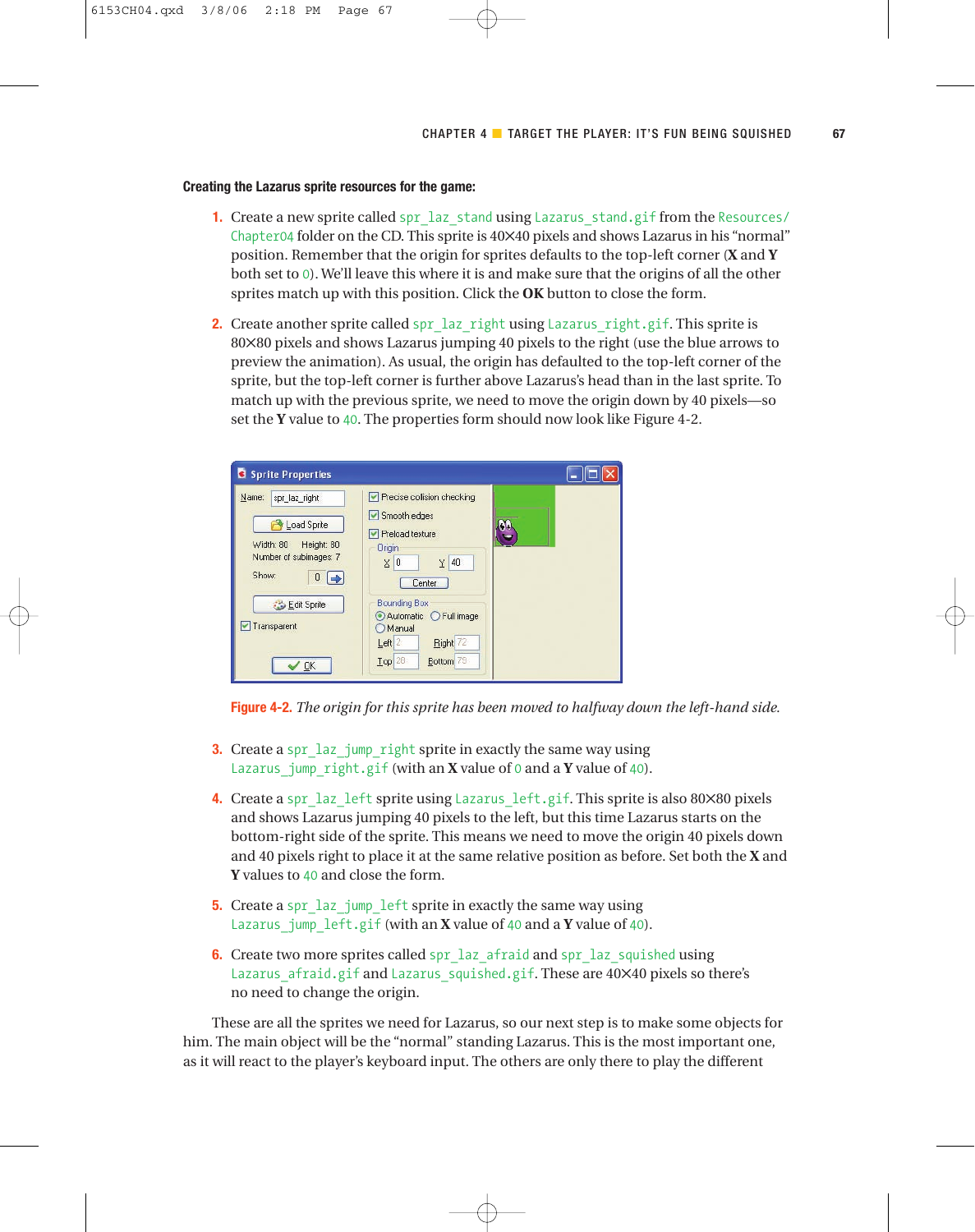animations, after which they turn themselves back into the standing Lazarus. They will also move Lazarus to a new position that corresponds to the final frame of the animation.

We have a bit of a chicken-and-egg situation here, as we did with the two types of rockets in Galactic Mail. The "normal object" will need actions to turn it into "animating objects" (which don't exist yet) and the "animating objects" will need actions to turn them into "normal objects" (which also don't exist yet). So which objects do we create first? Well, the answer is that we create the "normal object" but come back to creating its events and actions after we have created the "animating objects"—crafty, eh?

#### **Creating Lazarus object resources for the game:**

- **1.** Create a new object called obj laz stand and give it the standing Lazarus sprite.
- **2.** Press **OK** to close the properties form (we will come back to it later).
- **3.** Create a new object called obj laz right and give it the sprite that hops one box horizontally to the right (spr\_laz\_right).
- **4.** Add an **Other, Animation End** event. Remember that this event happens when a sprite reaches the last subimage in its animation.
- **5.** Include the **Jump to Position** action in this event (**move** tab). Set **X** to 40 and **Y** to 0, and make sure that the **Relative** option is enabled. As the boxes are all 40×40 pixels, this will move Lazarus exactly one box to the right at the end of the animation.
- **6.** Also include the **Change Instance** action (**main1** tab) below this and select obj laz stand as the object to change back into.
- **7.** Click **OK** to close the object properties form.



ဇ

 $^{\circ}$ 3

**8.** Create another object called obj\_laz\_left and give it the sprite that hops one box horizontally to the left (spr\_laz\_left). Repeat the same process as before (steps  $4-7$ ), but set **X** to -40 for the **Jump to Position** action.



**9.** Create another object called obj laz jump right and give it the sprite that hops up one box diagonally to the right (spr\_laz\_jump\_right). Repeat the process, setting **X** to 40 and **Y** to -40.



**10.** Add a final object called obj\_laz\_jump\_left and give it the sprite that hops up one box diagonally to the left (spr\_laz\_jump\_left). This time, set **X** to -40 and **Y** to -40.

We may as well get the squished Lazarus object out of the way now too—even though we won't need it for a while. Once its gruesome animation finishes, this object will display a message to tell the player that they've been squished. This isn't because we think they are too stupid to notice, but it provides a useful pause before starting the level again! We're not going to add lives or high scores in this game, so we'll simply restart the level to give the player another try.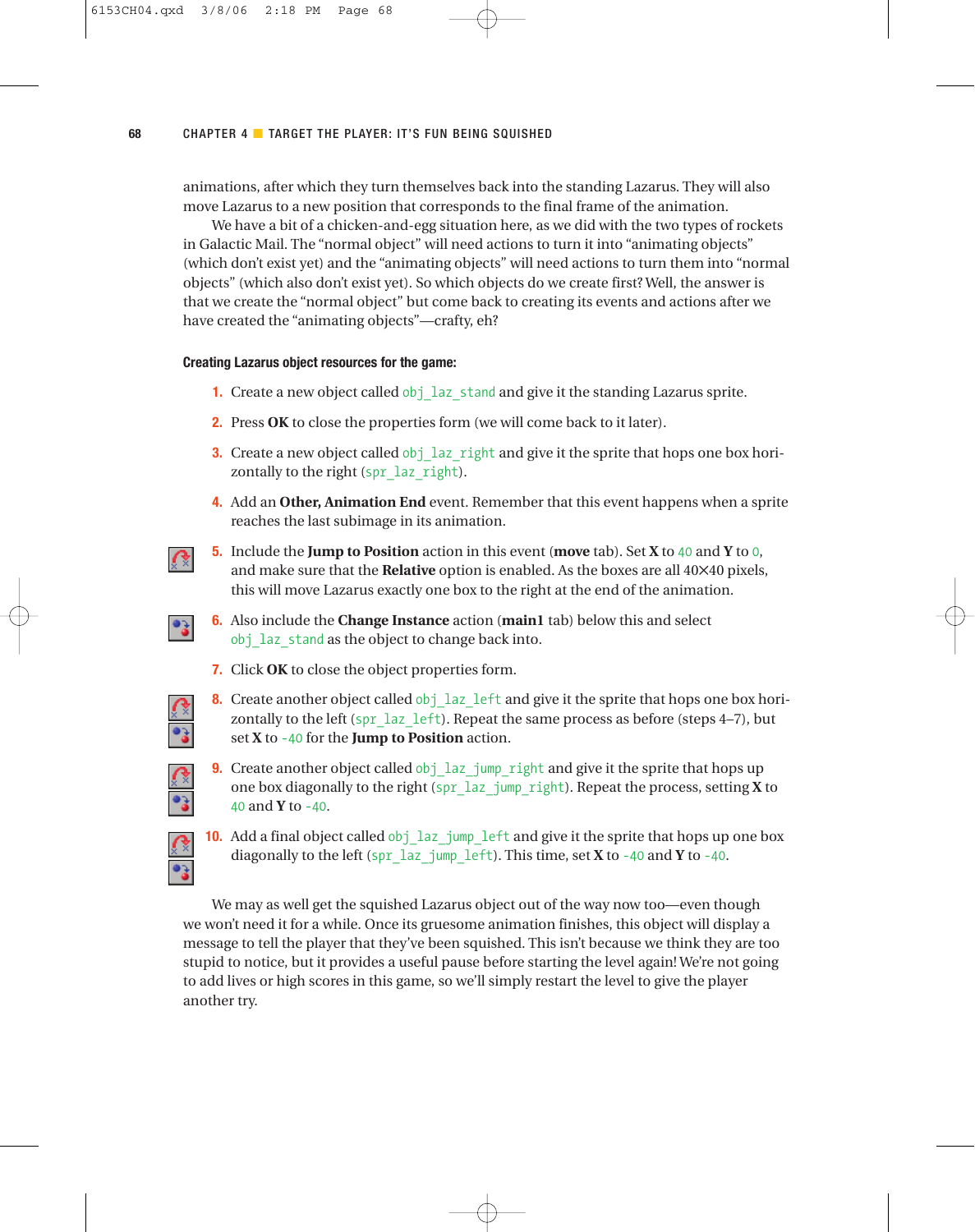#### **Creating the squished Lazarus object resource:**

- **1.** Create an object called obj\_laz\_squished and give it the squished Lazarus sprite.
- **2.** Add an **Other, Animation End** event and include the **Display Message** action (**main2** tab) in it.
- **3.** Type something like "YOU'RE HISTORY!#Better luck next time" into the message properties. Note that putting the # symbol in the middle of the message will start a new line from that point.

 $\overline{\mathbf{v}}$ 

N

**4.** Finally, include the **Restart Room** action (**main1** tab) after the message action and press **OK** to close the object properties form.

Okay, so now we have these animation objects in place, we can continue making the main standing Lazarus object we started on the previous page. One of its main jobs is to change into the appropriate animating object when the player presses a key. The appropriate object depends on whether Lazarus is standing next to any boxes. We'll use a conditional collision action to help Game Maker work this out for us.

#### **Adding a right key event for the standing Lazarus object:**

- **1.** Reopen the properties form for the obj\_laz\_stand object by double-clicking it in the resource list.
- **2.** We'll start by creating actions to handle moving to the right. Add a **Key Press, <Right>** event and include the **Check Collision** action in it (**control** tab).
- **3.** This action allows us to check that there *would* be a collision if we moved this instance to a particular position on the screen. We need to make sure that Lazarus is on solid ground before allowing him to move, as he shouldn't be able to jump when he is standing on thin air! To check that this is the case, we set **X** to 0 and **Y** to 8 (slightly below his current position), and enable the **Relative** option.

**Note** Conditional collision actions have an **Objects** option, which allows us to choose between checking for collisions with all objects or only ones marked as solid. We're leaving this set to only solid, so we need to remember to set the **Solid** property later when we create the box objects.

- **4.** All of the remaining actions in this event depend on the previous condition (they only need to be called if it is **true**). Consequently, we'll need to include them all between **Start Block** and **End Block** actions. Include the **Start Block** action now.
	- **5.** Now include the **Check Empty** conditional action. This conditional action is the opposite of the last one: it checks that there *wouldn't* be a collision if we moved to a particular position on the screen. So to check that the space to the right of Lazarus is free, set **X** to 40 (the width of a box), set **Y** to 0, and enable the **Relative** option.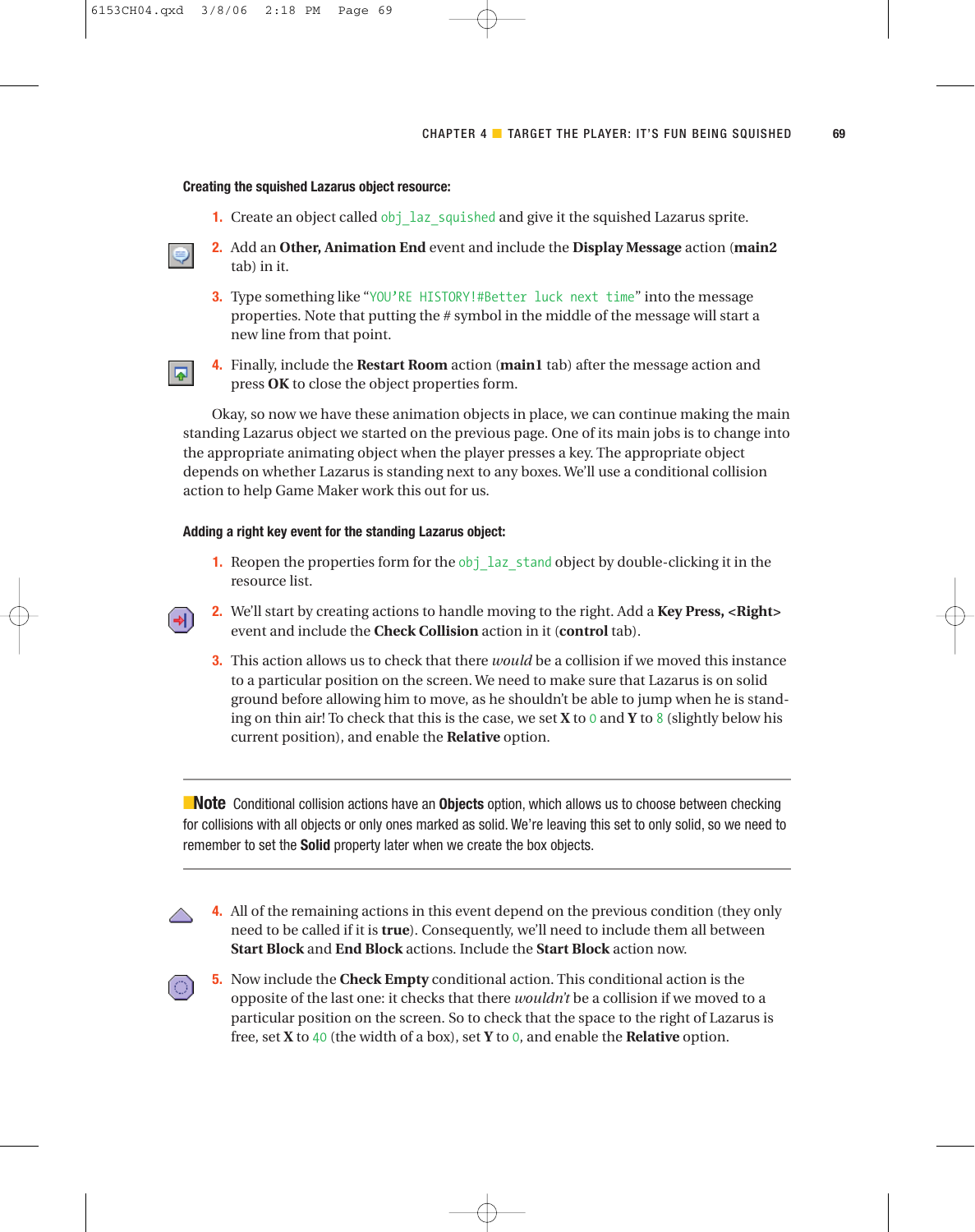$\bullet$ 

ELSE<sup>1</sup>

**6.** Include the **Change Instance** action (**main1** tab) and select the obj\_laz\_right object. Select **yes** to **Perform Events**. This means that the **Create** event of the object we're turning into *will* get called (which is important later when we add sound effects).

■**Note** The **Perform Events** option controls whether the **Destroy** event of the current object and the **Create** event of the new object should be called. This isn't usually necessary so it does not call them by default.

- **7.** Next include the **Else** action from the **control** tab (more about this in a moment).
	- **8.** Include another **Check Empty** conditional action directly after this. This should verify that there are no boxes diagonally, up, and to the right of Lazarus. Set **X** to 40 and **Y** to -40, and enable the **Relative** option.
	- **9.** Next include the **Change Instance** action and select the obj\_laz\_jump\_right object. Select **yes** to **Perform Events**.
- **10.** Finally, include an **End Block** action to conclude the actions that should be performed if Lazarus is on solid ground. The list of actions now should look like Figure 4-3.



#### **Figure 4-3.** *Here are the actions for moving or jumping to the right.*

This is the first time we've used the **Else** action, but it is often used alongside conditional actions in this way. On its own, a conditional action only allows you to specify actions that should be performed if a condition is true. However, in combination with **Else**, you can specify different actions to be performed if that same condition is not true. This has many uses, but in this situation it allows us to ask sequences of questions like this:

*Is there solid ground beneath Lazarus's feet? Yes. Well, is there a free space to the right of Lazarus? No—there's a box in the way. Okay, well, is there a free space on top of that box then? Yes—let's jump on top of it.*

This is just one possible outcome, but our actions provide outcomes for four different situations: not moving when falling through the air; moving horizontally to the right when no boxes are in the way; jumping diagonally to the right when a single box is in the way; and doing nothing at all when more then one box is in the way. You can think of this action list as reading something like this: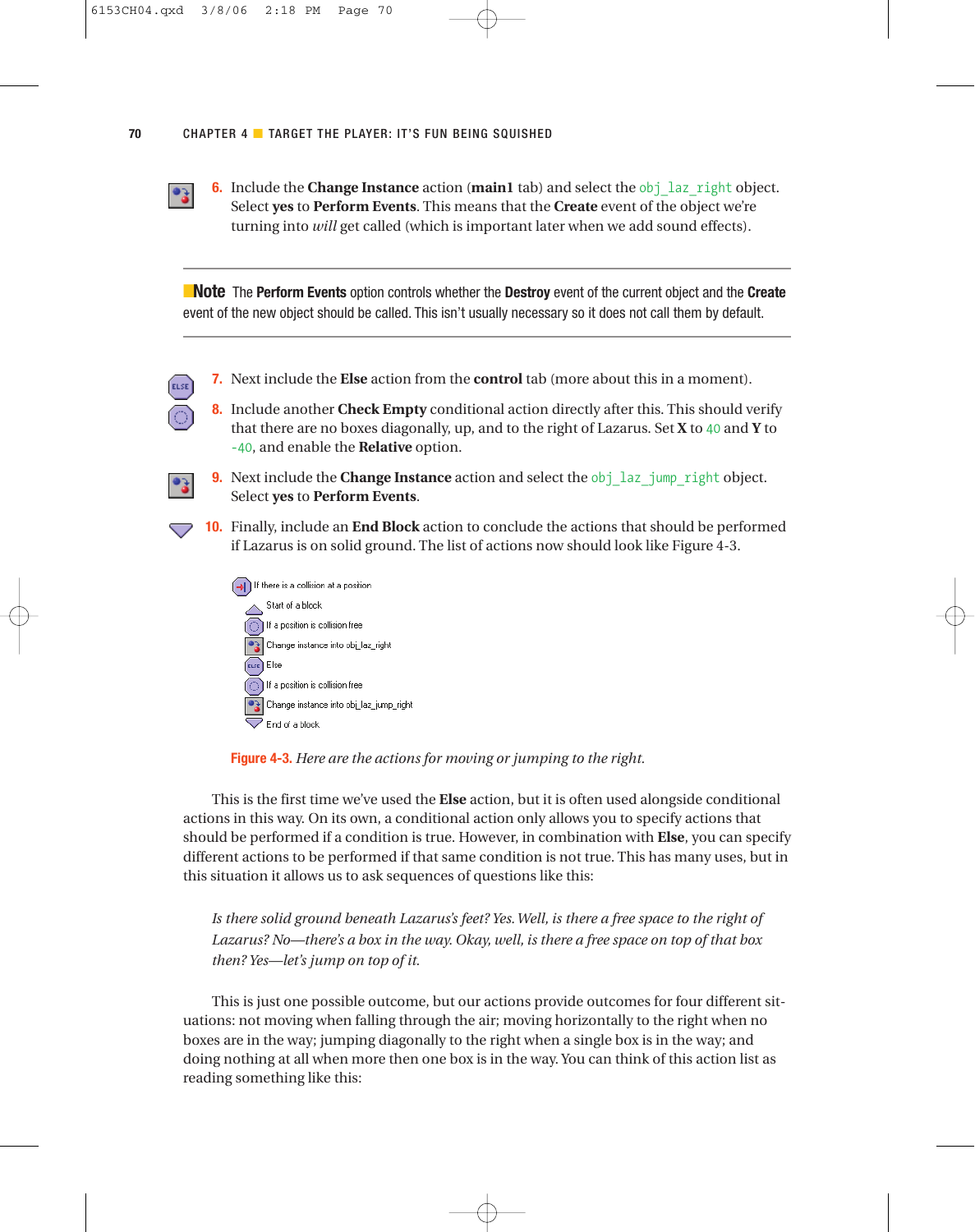*If the position below has something solid in it, then read the next sentence. If the position to the right is collision free, then change into object* obj\_laz\_right*; else, if the position diagonally right is collision free, then change into object*  $obj$  laz jump right.

Before continuing, go through the actions step by step in your head and try to work out how you end up with each of these different outcomes (move right, move diagonally right, and no movement). When you're happy that this makes sense, we'll move on and do the same thing for the left arrow key.

**Note** Like other conditional actions, the **Else** action can be used with or without blocks. If blocks are not used, then the **Else** only affects the action that immediately follows it.

#### **Adding a left key press event to the standing Lazarus object:**

- **1.** Add a **Key Press, <Left>** event and include the **Check Collision** action. Set **X** to 0 and **Y** to 8, and enable the **Relative** option (this checks below).
- **2.** Include a **Start Block** action.

⇥

 $\frac{1}{\sqrt{2}}$ 

- **3.** Include the **Check Empty** conditional action (**control** tab) with **X** set to -40, **Y** set to 0, and the **Relative** option enabled (this checks left).
- **4.** Next, include a **Change Instance** action (**main1** tab) and select obj\_laz\_left. Choose  $\bullet$ **yes** to **Perform Events**.
	- **5.** Now include **Else** action from the **control** tab.
	- **6.** Include a **Check Empty** action with **X** set to -40, **Y** set to -40, and **Relative** enabled (this checks diagonally left).
	- **7.** Include a **Change Instance** action and select the obj\_laz\_jump\_left object. Choose **yes** to **Perform Events**.
	- **8.** Finally, include an **End Block** action to finish the block of actions.

Although our keyboard events stop Lazarus from jumping in mid-air, there aren't yet any events to make him fall down to the ground when he is. We'll get Game Maker to test for this in a **Step** event so that it is continually checking to see if he should be falling. However, we need to think carefully about how far he should fall in each step. The amount of movement in each step will determine how fast he falls, but it will make our job much simpler if we also choose a number that divides exactly into 40 (the height of the boxes). Can you think why?

Let's imagine that we chose a number that doesn't divide into 40, like 12. Lazarus would have fallen 12 pixels after one step, 24 pixels after two steps, 36 pixels after three steps, and 48 pixels after four. At no stage has Lazarus fallen the exact 40 pixels needed to fall the height of one box; he is either 4 pixels too high (at 36 pixels) or 8 pixels too low (at 48 pixels). This means he would either end up floating above boxes, or jammed someway into them! Using any number that divides into 40 will avoid this problem (1, 2, 4, 5, 8, 10, 20, or 40), so we've chosen a value of 8 because it produces a sensible-looking falling speed.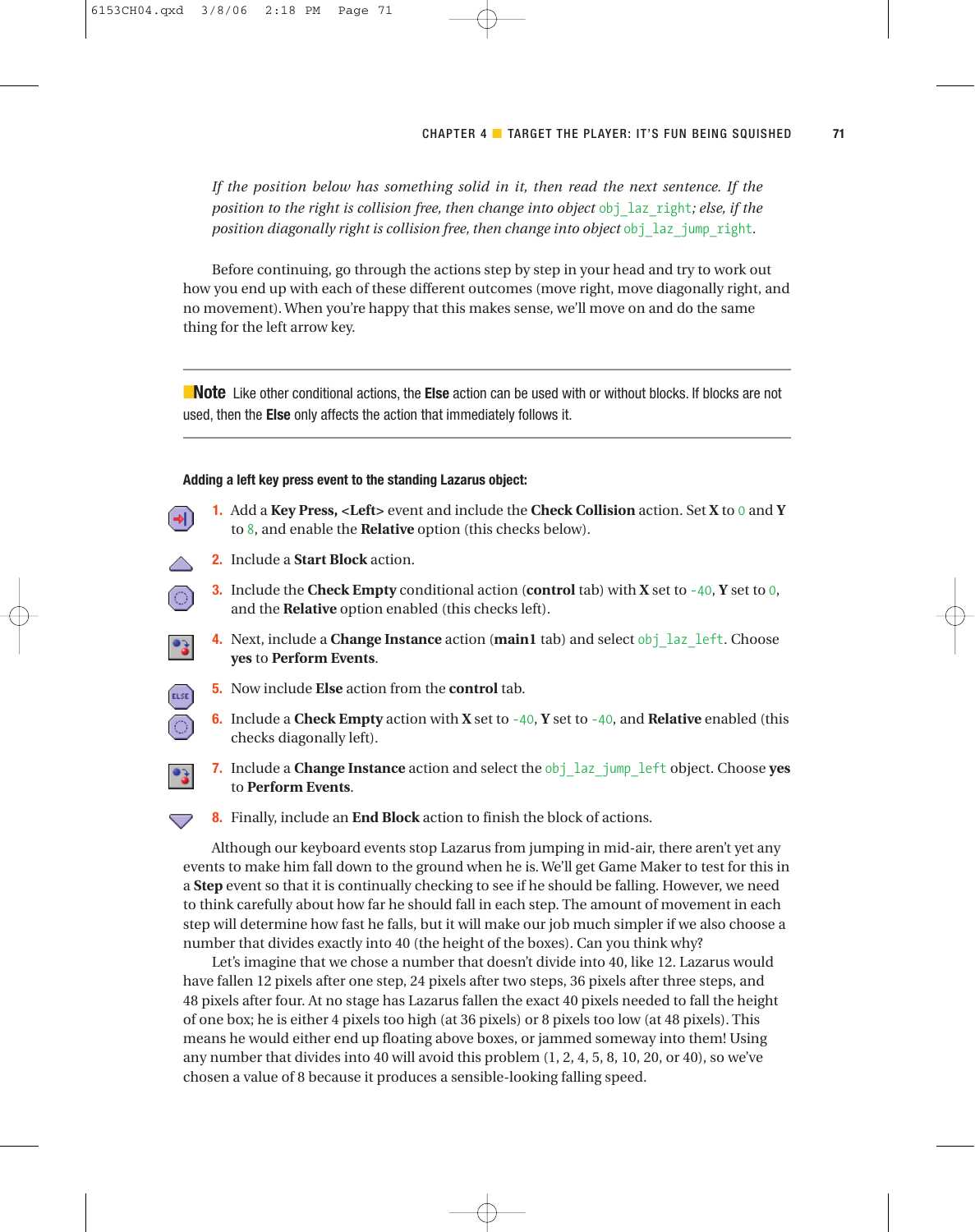#### **Adding a step event to the standing Lazarus object to make it fall:**

**1.** Add the **Step, Step** event to the standing Lazarus object. We are using the "standard" **Step** event as we don't really care exactly when Lazarus falls, provided he does.



- **2.** Include a **Check Empty** action in the **Step** event**,** setting **X** to 0 and **Y** to 8, and enabling the **Relative** option. This action checks for empty space just below Lazarus.
- **3.** Include a **Jump to Position** action directly after it so that it will only be performed if the **Check Empty** condition is true. We need to give it the same relative settings as before, so that it moves into the empty space. Set **X** to 0 and **Y** to 8, and enable the **Relative** option.

# **A Test Environment**

We've gone through quite a lot of steps so far without being able to test our work, so before going any further let's quickly create a test level for Lazarus to move around in. There are no falling boxes yet, so we'll have to create some random stacks of our own to check if the movement is working correctly. We'll create just one box type to do this: the boxes that make up the walls of the pit.

#### **Creating the wall object resource for the game:**

- **1.** Create a new sprite called spr\_wall using Wall.gif. Disable the **Transparent** option as the walls for this level need to look completely solid.
- **2.** Create a new object called obj\_wall and give it the wall sprite. Enable the **Solid** option so that the checks in the standing Lazarus object can detect the wall.
- **3.** Create a new room called room\_test and provide a caption in the **settings** tab.
- **4.** Look in the toolbar at the top of the Room Properties form and set both **Snap X** and **Snap Y** to 40. All our boxes are 40×40 pixels, so this will help us to place them neatly on the level. The grid in the room will change accordingly.
- **5.** Switch to the **objects** tab again and select the wall object to place. Create a level with a number of boxes that form flat areas and staircases (remember, you can hold the Shift key to add multiple instances). Also add one instance of the standing Lazarus object. Try to make it look something like Figure 4-4.

**Note** Sometimes when you close a room form you get a warning message saying that there are instances outside the room. This can happen when you accidentally move the mouse outside the room area while adding objects. You will be asked whether these instances should be removed—simply click the **Yes** button.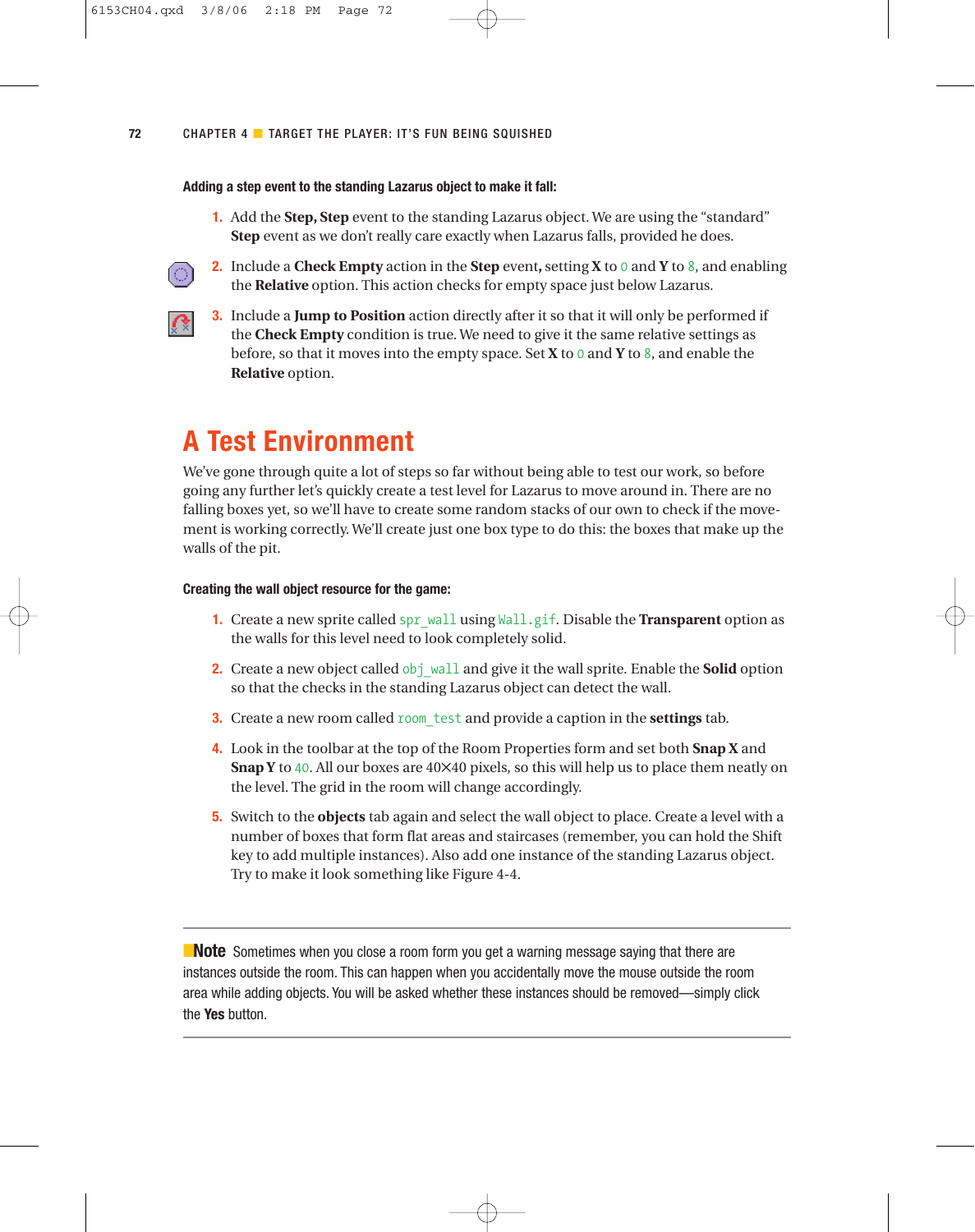| $\boxed{\mathbb{H}\times\mathbb{R}}$ .<br>$\Box \Rightarrow \mathrel{\mathop:} \mathrel{\mathop:} \mathrel{\mathop:} \mathrel{\mathop:} \mathrel{\mathop:} \mathrel{\mathop:} \mathrel{\mathop:} \mathrel{\mathop:} \mathrel{\mathop:} \mathrel{\mathop:} \mathrel{\mathop:} \mathrel{\mathop:} \mathrel{\mathop:} \mathrel{\mathop:} \mathrel{\mathop:} \mathrel{\mathop:} \mathrel{\mathop:} \mathrel{\mathop:} \mathrel{\mathop:} \mathrel{\mathop:} \mathrel{\mathop:} \mathrel{\mathop:} \mathrel{\mathop:} \mathrel{\mathop:} \mathrel{\mathop:} \mathrel{\mathop:} \mathrel{\mathop:}$<br>Snap $Y: 40$<br>backgrounds<br>views<br>objects<br>tiles<br>settings<br>$^{\circ}$ |  |
|-------------------------------------------------------------------------------------------------------------------------------------------------------------------------------------------------------------------------------------------------------------------------------------------------------------------------------------------------------------------------------------------------------------------------------------------------------------------------------------------------------------------------------------------------------------------------------------------------------------------------------------------------------------------------------------|--|
|                                                                                                                                                                                                                                                                                                                                                                                                                                                                                                                                                                                                                                                                                     |  |
|                                                                                                                                                                                                                                                                                                                                                                                                                                                                                                                                                                                                                                                                                     |  |
|                                                                                                                                                                                                                                                                                                                                                                                                                                                                                                                                                                                                                                                                                     |  |
|                                                                                                                                                                                                                                                                                                                                                                                                                                                                                                                                                                                                                                                                                     |  |
|                                                                                                                                                                                                                                                                                                                                                                                                                                                                                                                                                                                                                                                                                     |  |
|                                                                                                                                                                                                                                                                                                                                                                                                                                                                                                                                                                                                                                                                                     |  |
|                                                                                                                                                                                                                                                                                                                                                                                                                                                                                                                                                                                                                                                                                     |  |
|                                                                                                                                                                                                                                                                                                                                                                                                                                                                                                                                                                                                                                                                                     |  |
| Object to add with left mouse:                                                                                                                                                                                                                                                                                                                                                                                                                                                                                                                                                                                                                                                      |  |
| T B<br>obj_laz_squished                                                                                                                                                                                                                                                                                                                                                                                                                                                                                                                                                                                                                                                             |  |
| $\overline{60}$<br>Left mouse button = add<br>$+ <$ Alt> = no snap<br>$+ Shift > = multiple$                                                                                                                                                                                                                                                                                                                                                                                                                                                                                                                                                                                        |  |
| $+ <\frac{C}{2n}>= move$<br>Right mouse button = delete<br>$+ Shift > = delete all$                                                                                                                                                                                                                                                                                                                                                                                                                                                                                                                                                                                                 |  |
| $+$ < $\triangle$ rl > = popup menu<br>Delete underlying<br>x: 240<br>y:40                                                                                                                                                                                                                                                                                                                                                                                                                                                                                                                                                                                                          |  |

**Figure 4-4.** *Your test level should look something like this.*

At last, you can finally run the game! Test the character's movement in all the possible situations and make sure that he behaves the way you would expect. If something isn't working right, then check your steps carefully, making sure that you enabled the **Relative** option in all the actions where it was indicated. Alternatively, you can load the current version from the file Games/Chapter04/lazarus1.gm6 on the CD.

## **Falling Boxes**

Our next goal is to create the falling boxes that both threaten the player and provide the means for their escape. As indicated in the game description, there will be four types of boxes in the game: stone boxes, metal boxes, wooden boxes, and cardboard boxes. As you would expect, stone boxes are the heaviest and cardboard boxes are the lightest. Falling boxes are chosen at random and heavier boxes will crush lighter boxes as they fall—making it harder to build a stairway out of the pit. However, to give the player a chance to think ahead, the next box will be shown in the corner of the screen while the last box is still falling.

Each box will need to change its behavior three times in the game: first it appears in the corner, as the "next box"; then it falls down the screen until it lands on another box; and finally it forms a stationary obstacle for Lazarus to negotiate. As you may have guessed, we will achieve this by creating three different objects for each box: one for each behavior. We will start by creating the stationary boxes, as they are the simplest to make. First, though, we need to create some new sprites.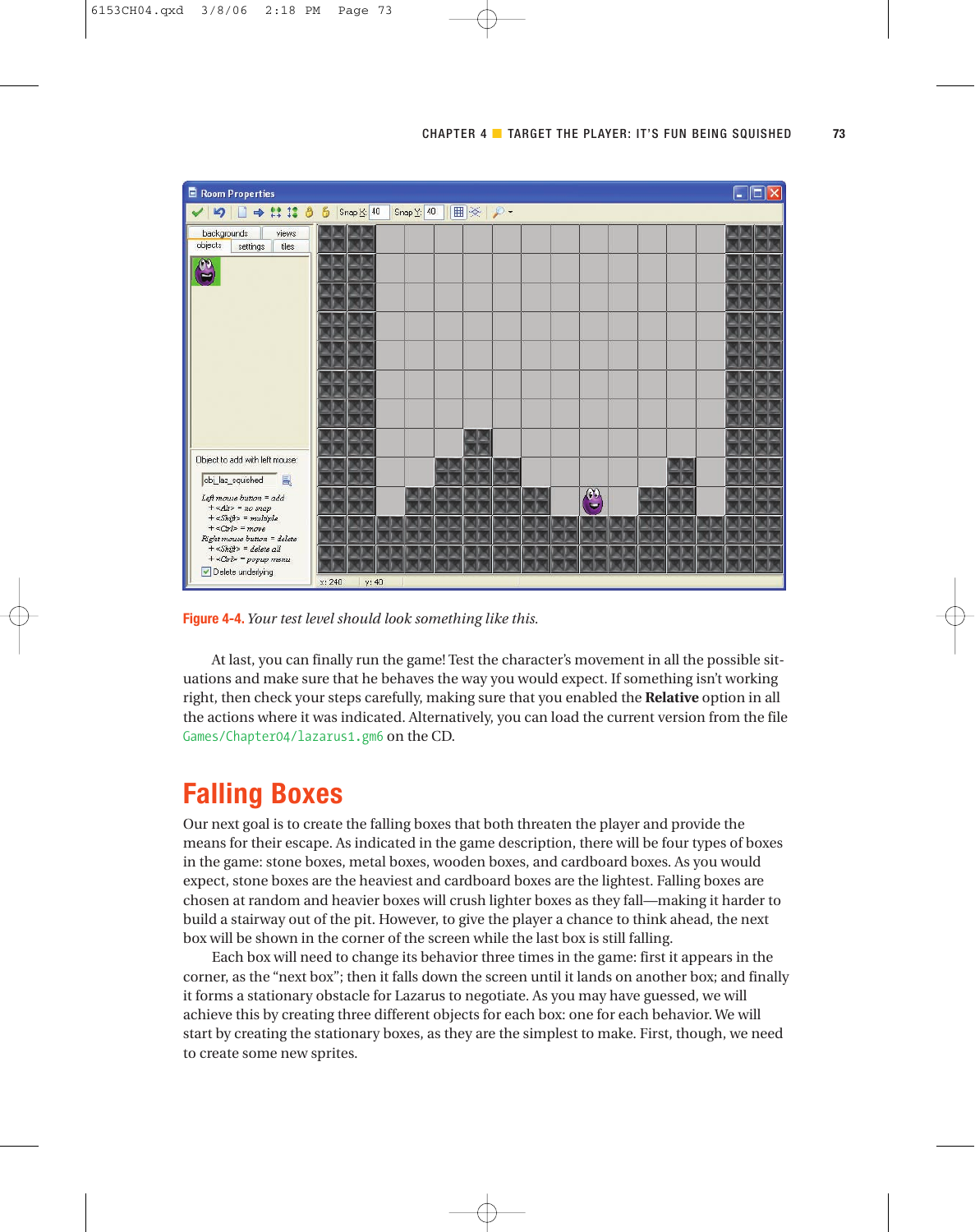#### **Creating new box sprite and object resources for the game:**

- **1.** Create sprites called spr\_box\_stone and spr\_box\_card using StoneBox.gif and CardBox.gif. Disable the **Transparent** option on both these sprites.
- **2.** Now create sprites called spr\_box\_metal and spr\_box\_wood using MetalBox.gif and WoodBox.gif. This time leave the **Transparent** option enabled, as these two sprites have a small amount of transparency around the edges.
- **3.** Create a new object called obj box stone and give it the sprite for the stone box. Set the **Solid** option so that it is detected in collision tests.
- **4.** Repeat the previous step to add objects for obj box metal, obj box wood and obj\_box\_card.

Next we'll make the falling boxes. These need to start at the top of the screen, directly above Lazarus's horizontal position, so we'll make use of the x variable of the standing Lazarus object to tell us where that is. Once it starts falling, we'll give it a speed of 5 because that divides exactly into 40 (important for the same reasons as before) and it is slightly slower than the speed that Lazarus falls (otherwise a box might squish Lazarus in the air!). When a box collides with a heavier box, it turns into a stationary box, but when it collides with a lighter box, it destroys that box and continues to fall.

#### **Creating falling box objects for the game:**

- **1.** Create a new object called obj falling stone, give it the sprite for the stone box, and select the **Solid** option as before.
- **2.** Add a **Create** event and include a **Jump to Position** action in it. Type the variable obj\_laz\_stand.x (the horizontal position of Lazarus) into **X** and set **Y** to -40. This will make the box start above Lazarus, just out of view at the top of the screen.
- **3.** Next include the **Move Fixed** action, using a downward direction and a **Speed** of 5.
- **4.** Add a **Collision** event with  $obj$  laz stand and include a **Change Instance** action in it. Change the **Applies to** option to **Other**, so that it changes Lazarus rather than the box. Select the obj\_laz\_squished and select **yes** to **Perform Events.**
- ぷ

 $\overline{\mathcal{C}}$ 

- **5.** Add another **Collision** event, this time with  $\phi$  wall. This needs to stop the box moving, so include a **Move Fixed** action and select the middle square with a **Speed** of 0. Also include a **Change Instance** action, and select the stationary box obj\_box\_stone.
- ※。

 $\overline{\mathbf{z}}$ 

副

- **6.** Add a third **Collision** event with obj box stone and include the same two actions as the **Collision** event with the wall above (you could copy them).
- **7.** Add a fourth **Collision** event with obj box metal. The metal box is lighter than the stone box so it must be crushed. Include a **Destroy Instance** action and select the **Other** object.
- **8.** Add fifth and sixth **Collision** events with obj\_box\_wood and obj\_box\_card, both including identical **Destroy Instance** actions as we did in step 7 to destroy the **Other** box in the collision.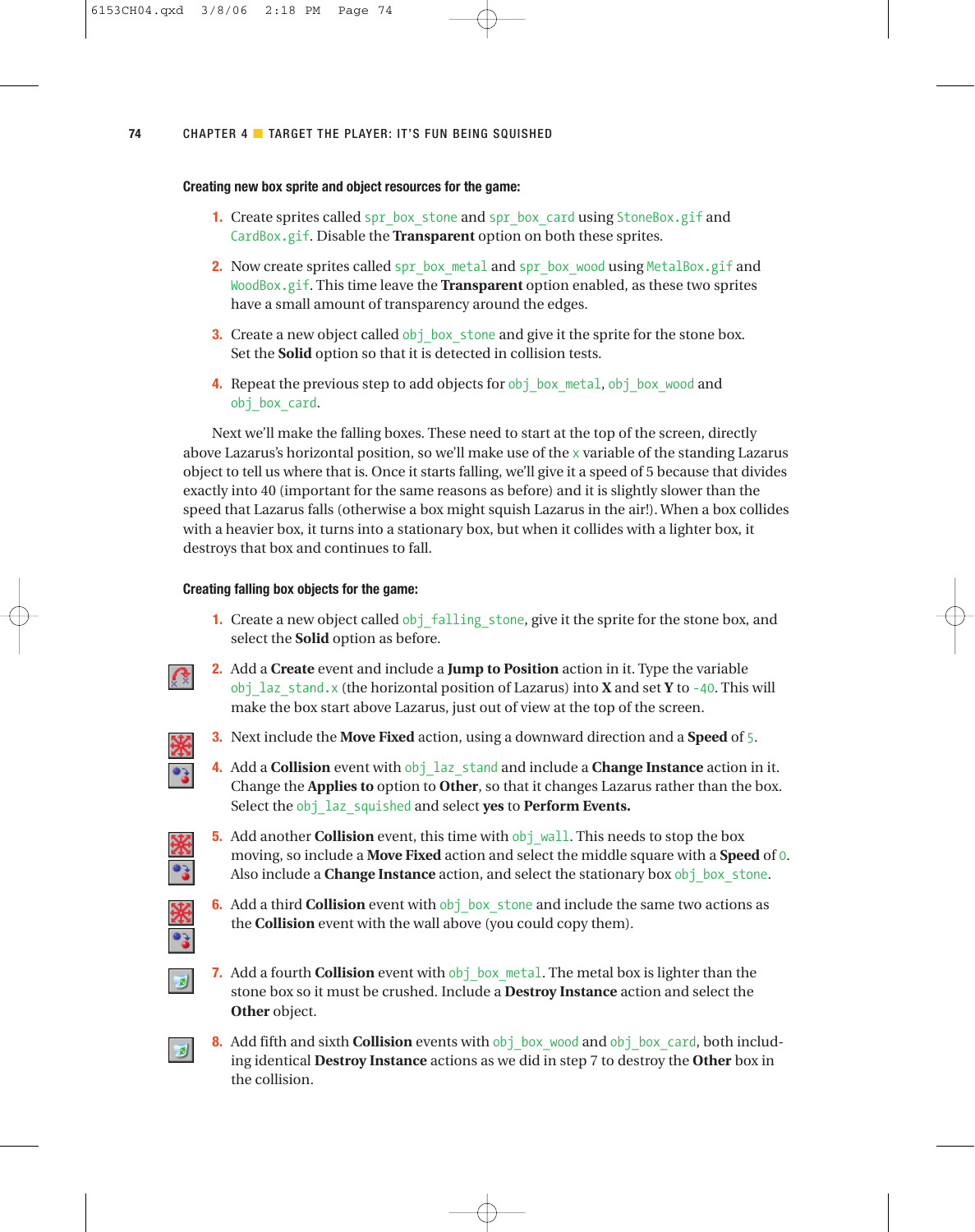Okay, that's one of the falling boxes. The other falling boxes are similar but need to behave slightly differently when they collide with different kinds of boxes.

**9.** Create the remaining three falling objects for the other types (obj falling metal, obj falling wood, and obj falling card). Repeat steps  $1-8$  for each one, using step 7 when a box crushes another box and step 5 when a box stops moving. Refer to Table 4-1 when deciding which boxes should crush each other.

| <b>Material</b> | <b>Material(s) That It Crushes</b> |  |
|-----------------|------------------------------------|--|
| Stone           | Metal, Wood, and Card              |  |
| Metal           | Wood and Card                      |  |
| Wood            | Card                               |  |
| Card            | None                               |  |
|                 |                                    |  |

**Table 4-1.** *Box Materials That Should Crush Each Other*

Phew! That was quite a lot of work (28 events and 46 actions), made worse by the fact that we had to repeat the same steps over and over again. In Chapter 6 we will see that there is actually a quicker way to do this kind of thing using *parents*. Nonetheless, although this might have seemed like a lot of effort, it may help you to appreciate the work that goes into a commercial game. They usually take at least 18 months to program and require hundreds of thousands of lines of code to make them work!

Now let's set about creating the final set of boxes that appears in the bottom-left corner to show the player which box is coming next. This adds an important element of gameplay, allowing the player to plan ahead and adapt their strategy based on where it would be most useful for the next box to fall. It requires quick thinking and takes a bit of practice, but it helps to create a challenging and rewarding game. The "next box" objects are very simple to make, but we'll need four of them again—one for each type of box.

#### **Creating next box object resources for the game:**

- **1.** Create a new object called obj\_next\_stone, give it a stone box sprite, and enable the **Solid** option. That's it, so click **OK** to close the object properties.
- **2.** Create objects for obj\_next\_metal, obj\_next\_wood, and obj\_next\_card in the same way.

I'm sure you'll be relieved to find out that's all the boxes we need to create for this game! However, while the falling boxes have actions to turn them into stationary boxes, there are no actions yet for turning next boxes into falling boxes, or creating next boxes in the first place. That's because we are going to create a *controller object* to do this. A controller object is usually an invisible object (it doesn't have a sprite), which performs important actions on other objects. Our controller object will use a **Step** event to continually check if there is a falling box on the level. If not, then it will turn the current next box into a falling box and create a new next box. In this way, the controller object will maintain a constant cycle of new and falling boxes until the level is completed—or the player gets squished!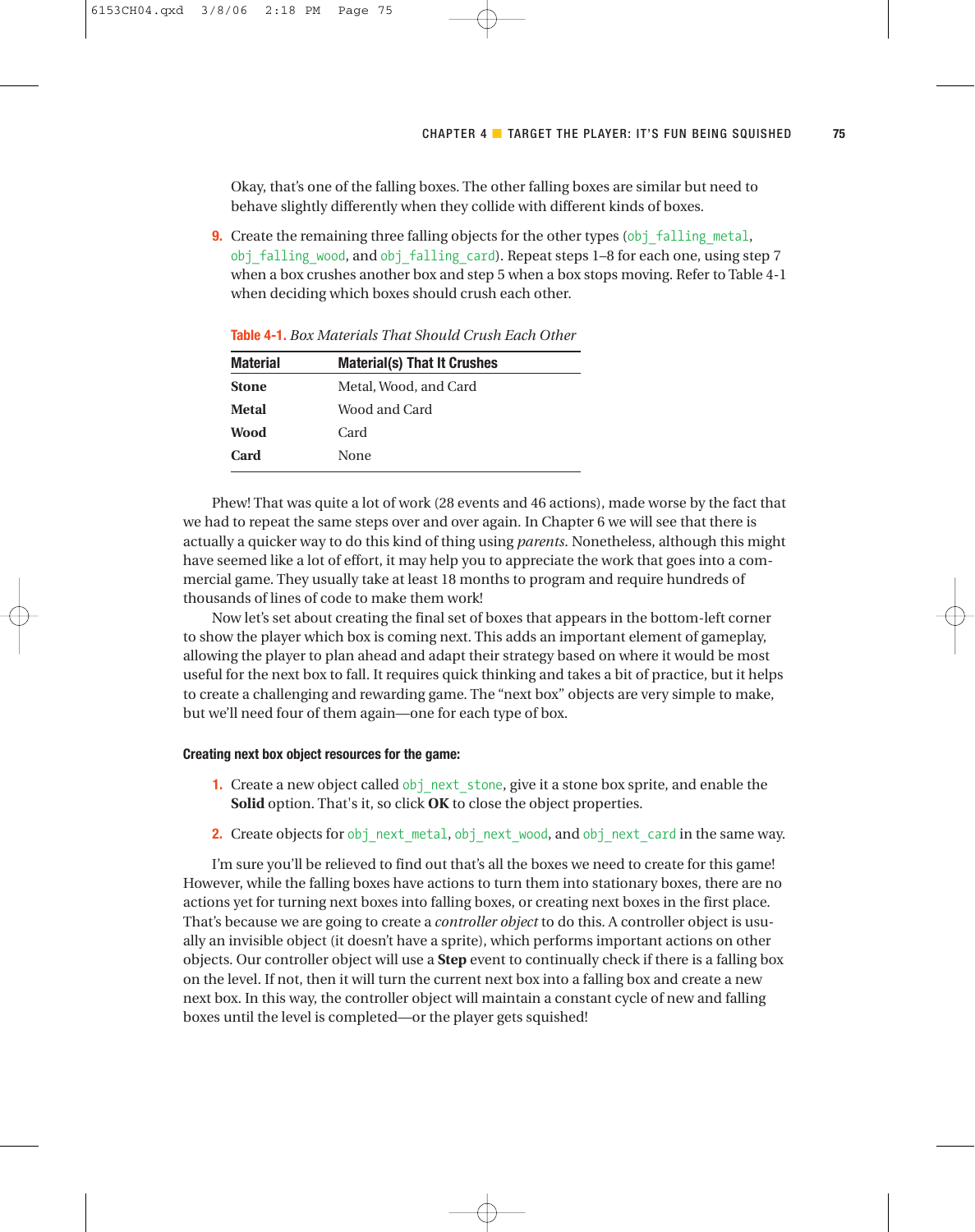#### **Creating a controller object resource for the game:**

- **1.** Create a new object called obj controller and leave it without a sprite.
- **2.** Add a **Step, Step** event and include the **Test Instance Count** conditional action (**control** tab). This counts the number of instances of a particular object on the level and tests it against a value. Choose the obj\_falling\_stone object; leave **Number** as **0** and **Operation** as **Equal to**. This creates a condition that is true if the number of falling stone box instances on the level is equal to 0 (i.e., there aren't any!).
- ويًا ويًا في

 $\bullet_{\mathbf{\hat{a}}}$ 

 $\mathbf{R}_{3}$ 

**3.** Include three more **Test Instance Count** conditional actions to check if there are no instances of obj\_falling\_metal, obj\_falling\_wood, and obj\_falling\_card in the same way. When combined, these conditional actions will make sure that there are no falling boxes of any kind on the level before creating a new one.

- **4.** Include a final **Test Instance Count** action for the obj laz stand object, but set **Number** to 1 and the **Operation** to **Equal to**. This makes sure that there is an instance of the standing Lazarus object on the level, rather than any of the animating objects.
- **5.** Include a **Start Block** action. This will group together all the actions that need to be performed to create the new box.
- **6.** Include a **Change Instance** action and select **Object** for **Applies to,** so that it changes *all* instances of one kind of object on the level into another. Set **Object** to obj\_next\_stone, **Change Into** to obj\_falling\_stone, and select **yes** to perform events (the **Create** event for the falling box needs to be performed to start it in the correct position). This will turn any stone next boxes into stone falling boxes. The action should now look like Figure 4-5.

|    | <b>Change Instance</b>                   |                   |                |
|----|------------------------------------------|-------------------|----------------|
| ., | Applies to<br>Self<br>Other<br>O Object: | obj_next_stone    | $\blacksquare$ |
|    | change into:                             | obj_falling_stone | 昌              |
|    | perform events:                          | yes               | 冒              |
|    |                                          |                   |                |
|    | <b>OK</b>                                |                   | Cancel         |

**Figure 4-5.** *Change the next box into a falling box.*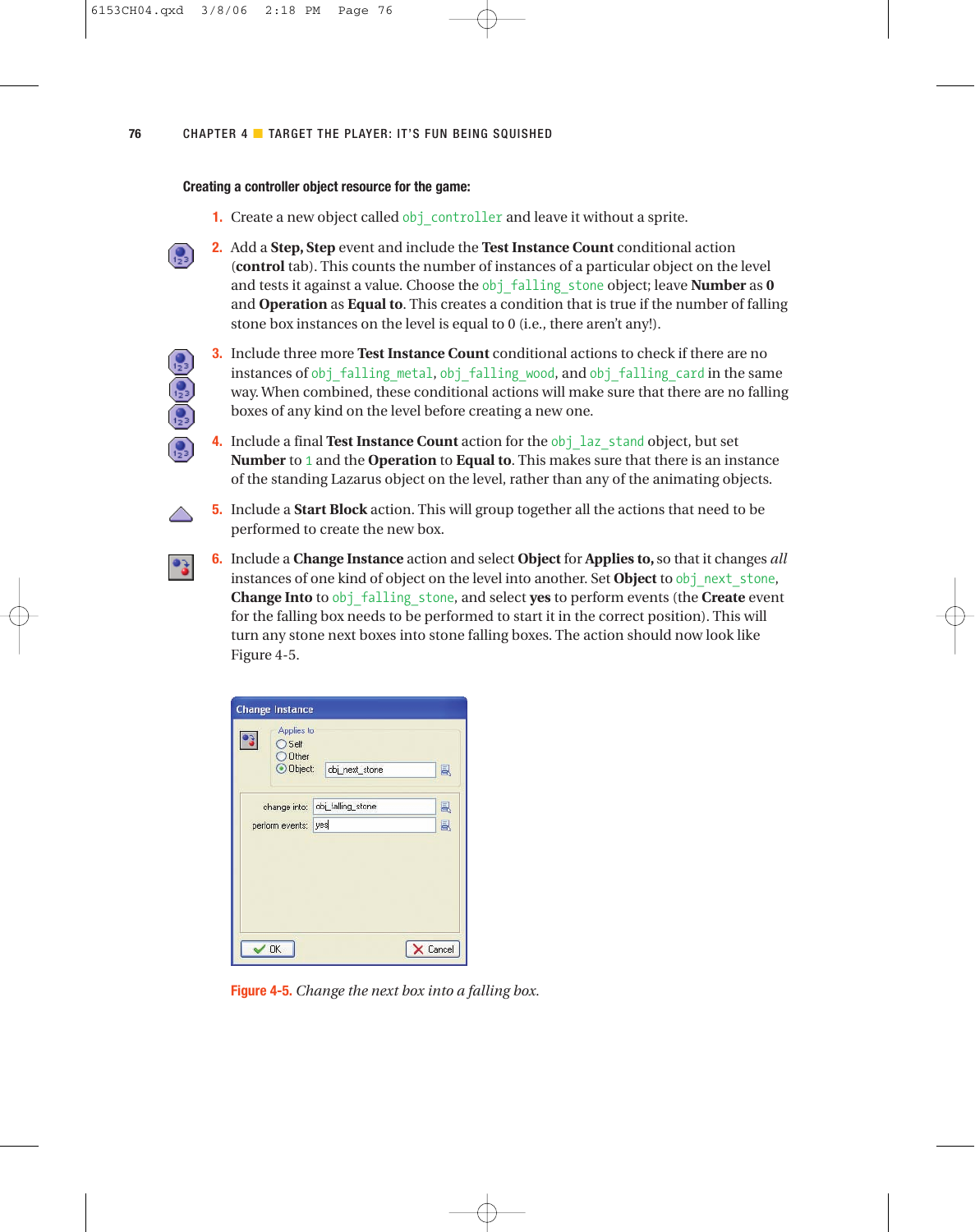**7.** However, because the type of box will be chosen randomly, we don't know what kind of next box object the next box will actually be. To cover all bases, add three more **Change Instance** actions to change obj\_next\_metal objects into obj\_falling\_metal objects, obj next wood into obj falling wood, and obj next card into obj falling card in the same way.

**8.** Next we need to randomly create one of the next box objects. Include a **Create Random** action (**main1** tab) and select the four different next box objects. Set **X** to 0 and **Y** to 440, and leave **Relative** disabled. Remember that when **Relative** is disabled, **X** and **Y** are measured from the top-left corner of the screen. These coordinates will therefore put the new next box where it should be in the bottom-left corner of the screen. The action should now look like Figure 4-6.

**9.** Finally, include an **End Block** action to conclude the block of actions that are dependent on all the conditions above them being true.

| <b>Create Random</b>                              |                          |          |
|---------------------------------------------------|--------------------------|----------|
| Applies to<br>$\bigcirc$ Self<br>Other<br>Object: |                          |          |
| object 1:                                         | obj_next_stone           | 昌        |
|                                                   | object 2: obj_next_metal | 昌        |
|                                                   | object 3: obj_next_wood  | 鳳        |
| object 4:                                         | obj_next_card            | 冒        |
| x.                                                | Ū.                       |          |
| y:                                                | 440                      |          |
|                                                   | Relative                 |          |
| <b>OK</b>                                         |                          | X Cancel |

**Figure 4-6.** *The Create Random action allows us to randomly create one of the four next box objects.*

This long list of conditional actions means that the block of actions will only be performed if all these conditions are true. In other words, if there are no instances of  $obj$  falling stone and no instances of obj falling metal and no instances of obj falling wood and no instances of obj falling card and one instance of obj laz stand, *then* Game Maker will create a new box.

You might have thought it a bit odd that we need to check that there is a standing Lazarus object as part of our conditions for creating new boxes. If you look back at one of the **Jump To Position** actions in the **Create** events of the falling boxes, you will remember that we use the obj laz stand. x variable to start the object in the correct position. However, Game Maker can't provide that object's x position if it has turned into an animation object, so it will create an error in the program. So to avoid this possibility we check that there's a standing Lazarus instance on the level before creating new falling boxes.

Now it's finally time to test our new objects.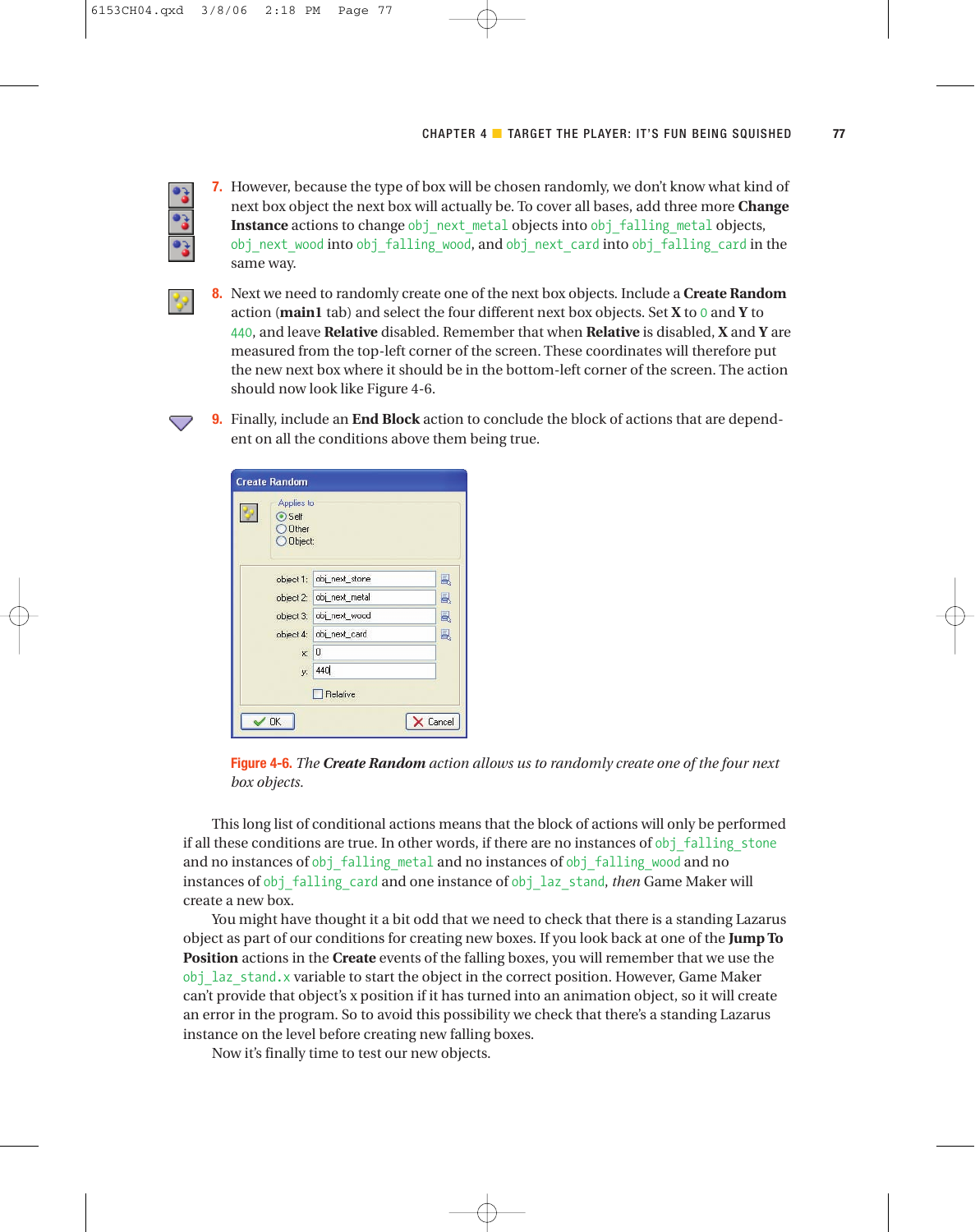#### **Editing the test room to add new instances:**

- **1.** Reopen the test room we created by double-clicking on it in the resource list.
- **2.** Remove all the extra wall instances so that it leaves just a pit with walls on both sides and across the bottom.
- **3.** Add one instance of the controller object into the room (easily forgotten!)

**Note** When an object has no sprite, it shows up in the Room Properties form as a blue ball with a red question mark. This will not appear in the game, but reminds us that this (invisible) object is there when we are editing the room.

Now run the game and test it carefully. Make sure that the box that appears in the bottom left is actually the box that falls down the screen next and check that heavier boxes are crushing lighter ones. As usual, if there are any problems, then carefully check the instructions or load the game from Games/Chapter04/lazarus2.gm6 on the CD.

# **Finishing Touches**

We now have all the basic ingredients of the game in place and there are just a few more things to do before we could call it a finished game. There's no way to complete a level yet, so we need to include the stop buttons that will halt the boxes and move the player onto the next level. Some sound effects would also be nice—as would a background and a title screen. We're obviously going to need a few different levels, too. However, before all that we're going to add something cool that will endear the player to Lazarus's plight a little more.

### **No Way Out!**

You may have noticed that there's another animation we haven't used yet that shows Lazarus looking afraid. We're going to show this animation when he's in a hopeless situation and knows he is about to meet his end. However, rather than create a new object for this animation like we did with the others, we're just going to change the sprite of the standing Lazarus object when he becomes afraid. We can do this because "being afraid" does not need any actions of its own: it has exactly the same behavior as standing—it just looks different. We're going to control this animation within the **Step** event, so that the correct animation is chosen at any point in time. We will use **Check Collision** actions to detect if Lazarus is surrounded by stacks of boxes two or more high on both sides. The **Check Collision** action performs actions only when there *is* a collision at a particular point. In this way, we can detect whether Lazarus is trapped on all sides and set his animation to be afraid.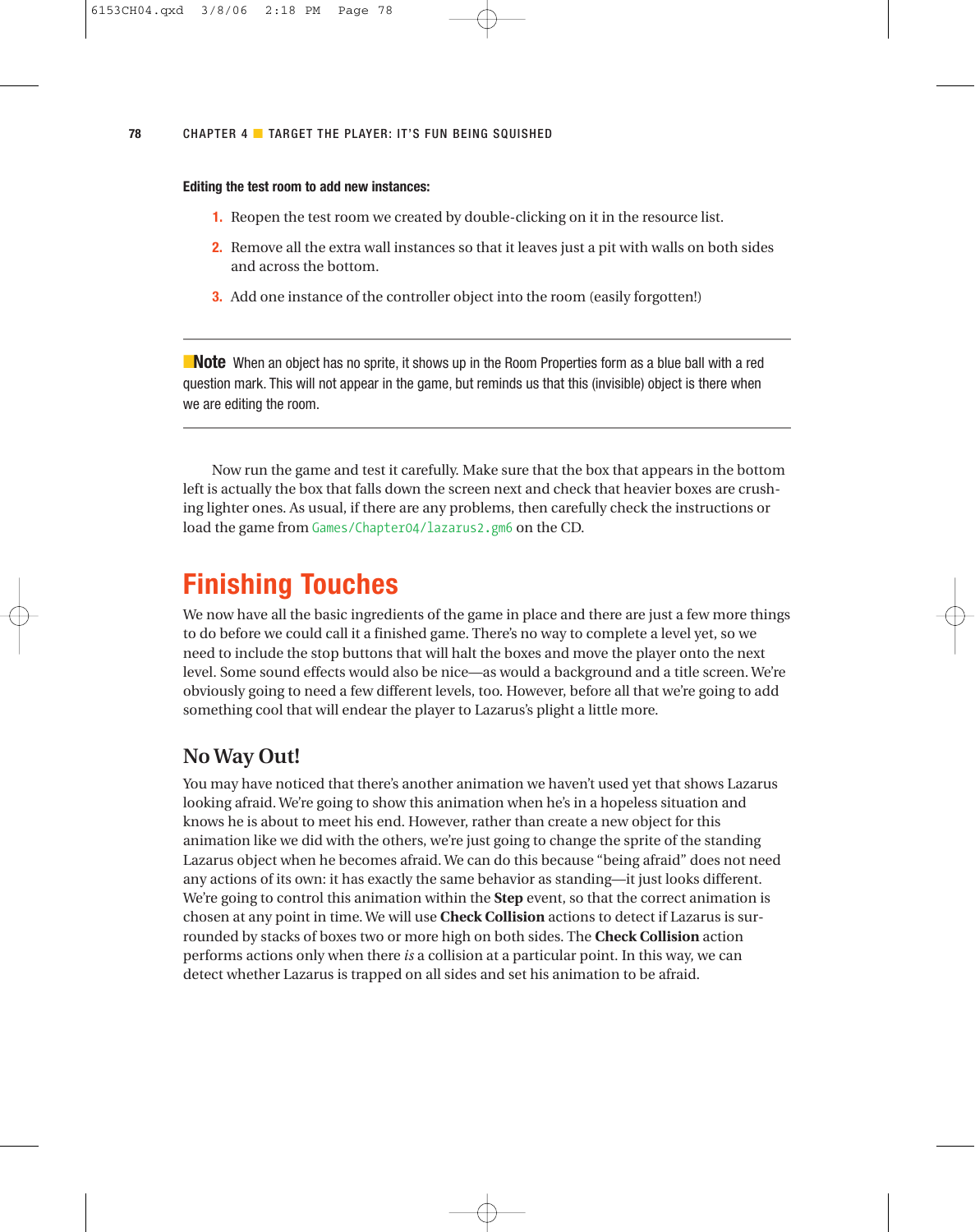#### **Editing the standing Lazarus object to detect for being trapped:**

- **1.** Reopen the standing Lazarus object and select its **Step** event, so that you can see the existing actions for this event.
- **2.** Include the **Check Collision** conditional action (**control** tab) below the last action in  $\Rightarrow$ the list. Set **X** to 40 and **Y** to 0, and enable the **Relative** option. This checks for a box to the right of Lazarus.
	- **3.** Include another **Check Collision** action with **X** set to 40, **Y** set to -40, and the **Relative** option enabled. This checks for a box diagonally to the right of Lazarus.
	- **4.** Include two more **Check Collision** actions: one with **X** set to -40 and **Y** set to 0, and the other with **X** set to -40 and **Y** set to -40. Both should have the **Relative** option enabled. These check for boxes to the left and diagonally to the left of Lazarus.
	- **5.** Finally, include a **Change Sprite** action, using the "afraid Lazarus" sprite. This will now only happen if the four conditional actions above are true and Lazarus is literally boxed in.

Hopeless as this situation may sound, it is actually possible for Lazarus to be saved from this predicament by a heavy block crushing the stack of boxes on one side of him. If this happens, then we would like Lazarus to stop being afraid. We *could* include conditional actions to check for this happening and change his sprite back to normal. However, we can achieve the same effect simply by including a **Change Sprite** action at the very beginning of the list of actions for this event. Changing into the standing Lazarus sprite by default will make the sprite revert back to normal if he stops being trapped.

#### **Editing the standing Lazarus object to detect for being freed:**

- **1.** Select the **Step** event for the standing Lazarus object so that you can see the existing actions for this event.
- **2.** Include a **Change Sprite** event at the very beginning of the list of actions (you can drag actions about if it falls in the wrong place). Set it to change into the standing Lazarus sprite.

You might want to play the game now and make sure that this new feature is working correctly. Features like this don't change the gameplay directly, but add to the playing experience and make the game more entertaining to play.

### **Adding a Goal**

ᆌ

 $\frac{1}{2}$ 

 $\bullet$ 

The player's goal is to reach one of the stop buttons, so that it halts the machinery and stops dropping the boxes. However, in practice all the buttons really need to do is move the player onto the next level when the standing Lazarus object collides with them. If there are no more rooms, then it will show a completion message and restart the game.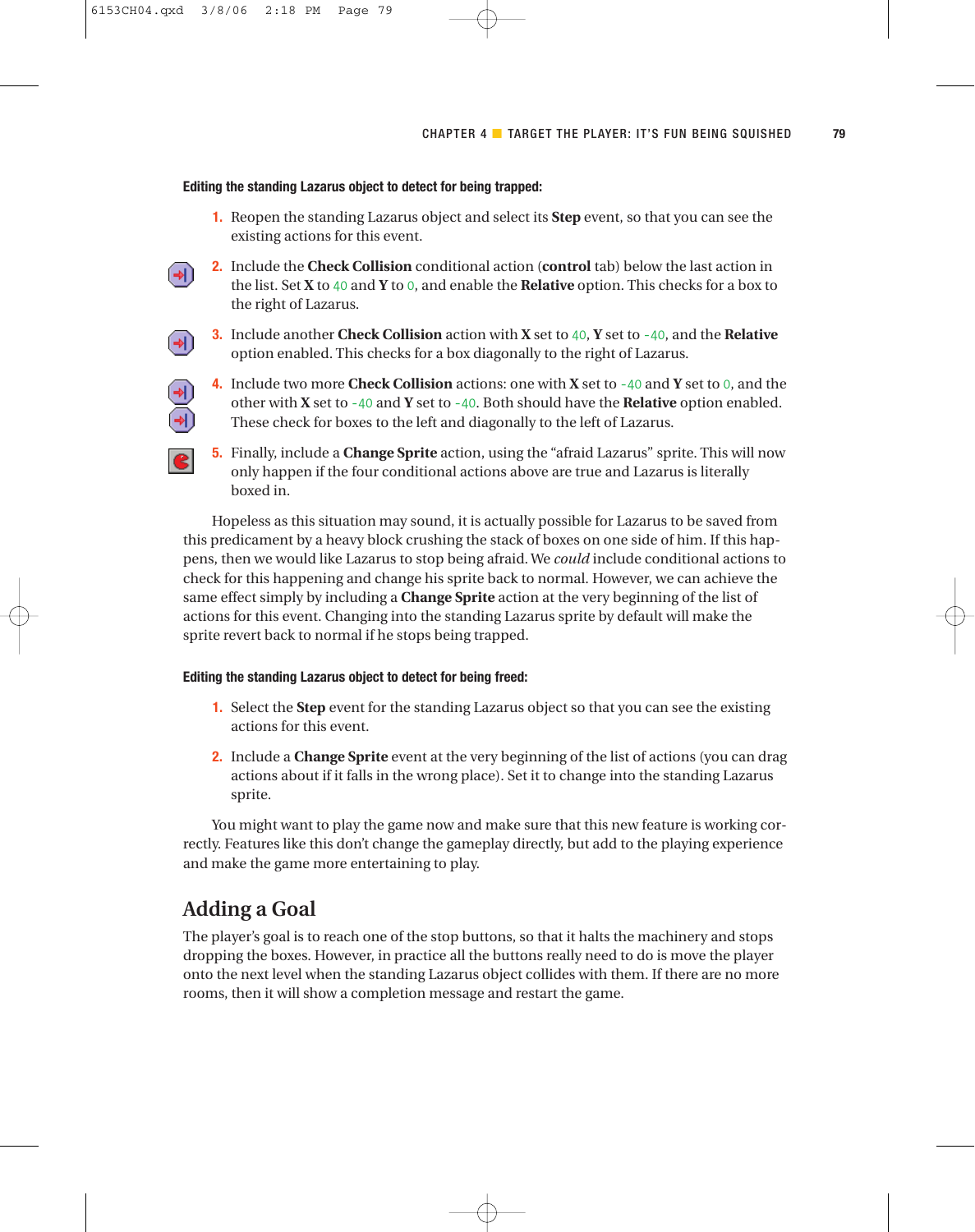#### **Creating a new button object resource for the game:**

- **1.** Create a new sprite called spr\_button using Button.gif.
- **2.** Create a new object called obj button and give it the button sprite. Set **Depth** to 10 so that it appears behind other objects.
- **3.** Add a **Collision** event with the standing Lazarus object and include a **Sleep** action in it  $Z^Z$ z (**main2** tab). Set **Milliseconds** to 1000 (1 second) and **Redraw** to true. This should give a brief pause for the player to realize they have completed the level.
	- **4.** Include a conditional **Check Next** action (**main1** tab).
	- **5.** Include a **Next Room** action (**main1** tab).
	- **6.** Include an **Else** action followed by a **Start Block** action.
	- **7.** Include a **Display Message** action (**main2** tab) and set **Message** to something like "CONGRATULATIONS#You have completed the game!"
	- **8.** Include a **Different Room** action and set **New Room** to the first room (which is the only room at the moment).
- **9.** Finally, include an **End Block** action and close the object properties.
	- **10.** Edit your test room and add a stop button on either side at the top of the pit.

### **Starting a Level**

ODEC E

 $\overline{\mathbf{v}}$ 

 $z^{z}z$ 

 $\cdot$  3

At the moment, boxes start falling as soon as the player enters the level, leaving them with no time to gather their thoughts and prepare their strategy. We're going to help them out by creating a starter object that displays the title for a couple of seconds before changing itself into the controller object and starting to drop boxes.

#### **Creating a new starter object resource for the game:**

- **1.** Create a new sprite called spr title using Title.gif.
- **2.** Create a new object called obj starter and give it the title sprite.
- **3.** Add a **Create** event and include a **Sleep** action in it. Set **Milliseconds** to 2000, for a wait of two seconds.
- **4.** Include the **Change Instance** action and select the controller object. Close the object properties.
- **5.** Edit your test room, and remove the controller object using the right mouse button. Add the starter object at an appropriate place instead.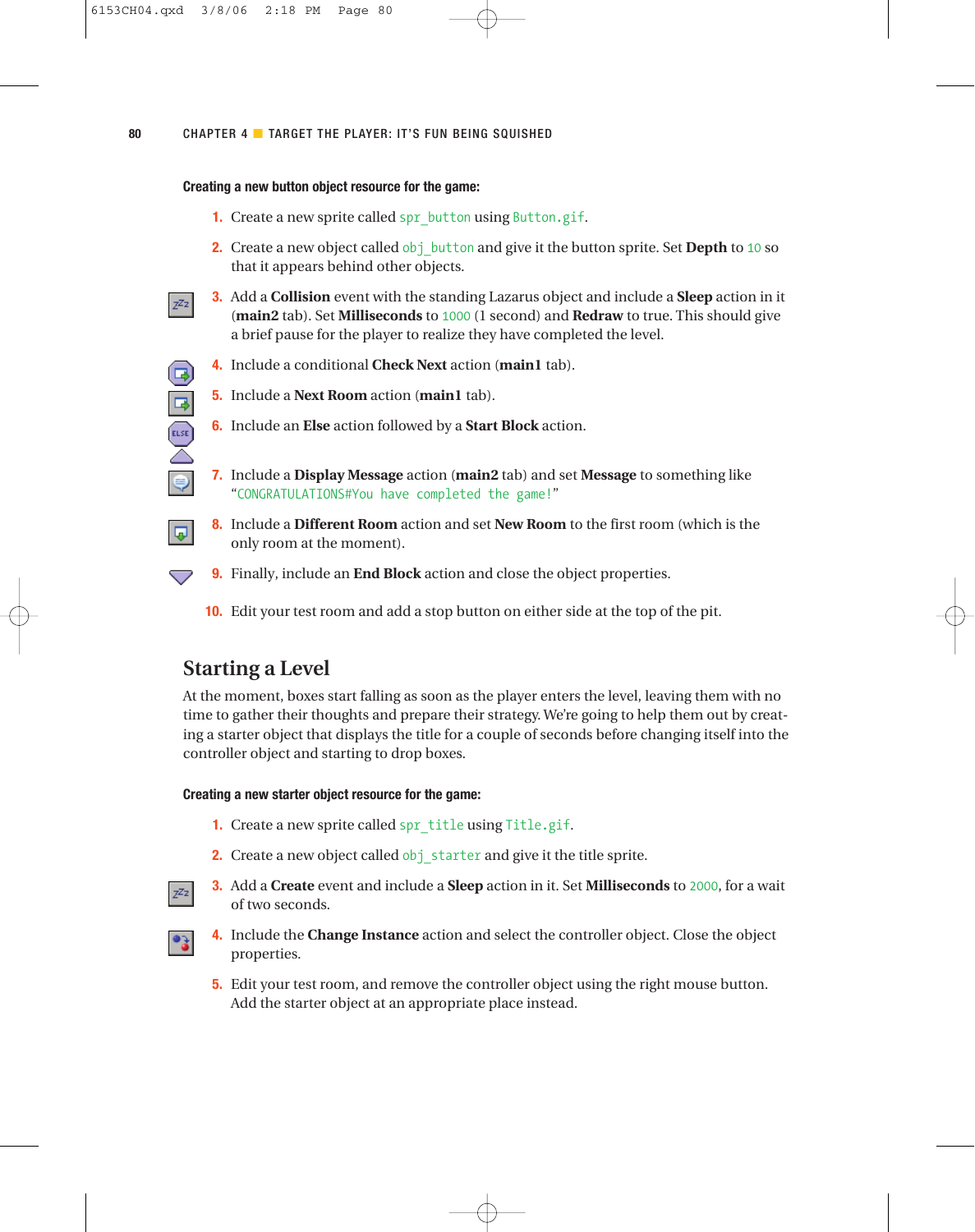**Note** You may have noticed that the title doesn't appear on the first level when you run the game. This is because the starter object's **Create** event is executed before the window appears, so it has already turned into a controller object by the time we see the room. This can be remedied using an **Alarm** action to add a delay, but we won't worry about this for now, and we'll come back to alarms in Chapter 6.

### **Sounds, Backgrounds, and Help**

 $\bullet$ 

It's about time we made the game feel a bit more professional by including sound effects and music in the game. This is quite simple and you can probably handle most of this on your own by now, but here are some pointers to help you on your way:

- **1.** All the sound resources can be found in the Resources/Chapter04 folder on the CD.
- **2.** You'll need to add sounds for Music.mp3, Wall.wav, Crush.wav, Squished.wav, Move.wav, and Button.wav and play them at the right times using the **Play Sound** action (**main1** tab).
- **3.** A good place to start playing the music would be in a new **Game Start** event for the controller object. You'll find the **Game start** event in **Other** events. Don't forget to set **Loop** to true in the **Play Sound** action to make the music loop forever.
- **4.** You'll need to add crush or wall sound effects to the existing **Collision** events between falling box objects and stationary box objects.
- **5.** Add a new **Create** event for the squished Lazarus object, and play the squished sound effect there. This will save you the trouble of putting it in each of the four collision events between falling boxes and Lazarus.
- **6.** Adding **Create** events to play the move sound effects would also be a good way of handling the four moving Lazarus objects.
- **7.** Finally, you'll need to play the button sound effect in the **Collision** event between the button and Lazarus.

Test the game and make sure all the sound effects are playing in the correct place. If you don't hear a sound when moving around, check that you set **Perform Events** to **yes** in the **Change Instance** actions that change into the animating objects. If you didn't, then Game Maker won't perform the **Create** events that contain the sound effects.

A backdrop to the levels would also improve the look of the game, and we should put together some kind of help text for the player too.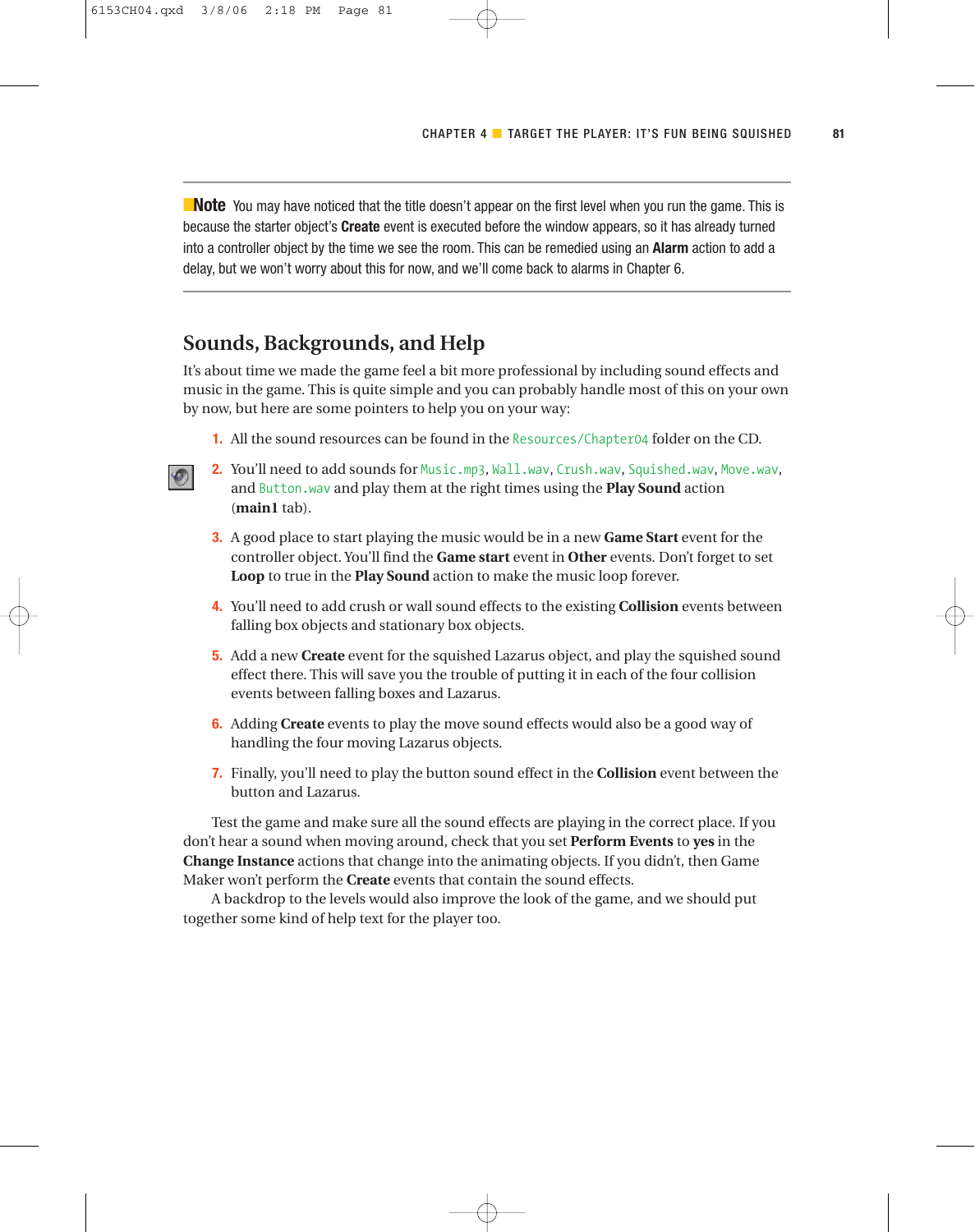#### **Creating a background resource and Game Information:**

- **1.** Create a background using Background.bmp from Resources/Chapter04 on the CD.
- **2.** Reopen the properties form for the room and select the **backgrounds** tab. Select the new background from the menu halfway down on the left.
- **3.** Double-click on **Game Information** in the resource list and add a help text for the game. Remember to include the name of the game and who it was created by (you), along with a short description of the aims and controls.

### **Levels**

All that is left now is to create a variety of levels for your game. We talk about level design in much more detail in Chapter 8, but it's probably best to start with shallow pits and buttons on each side to keep things fairly easy. However, as the levels progress they can become as deep and narrow as you like! Making the floor of the pit higher will make the level harder, as the player has less time to react to the falling boxes. You could also place stationary boxes in unhelpful places or place the buttons in mid-air to vary the challenge. One sure way to make the game more challenging is to increase the **Speed** setting on the **settings** tab for each level. This controls the number of steps per second on each level. It defaults to 30 steps per second, but higher numbers will make the game faster and harder and lower numbers will make it slower and easier.

Now it's up to you to create some interesting levels for the game. Remember that duplicating rooms will save you a lot of work, so right-click on the room in the resource list and select **Duplicate** from the pop-up menu. Once you've made your levels, let someone else try to play them and see how difficult they find it. Game designers often find their games very easy because they have played them so much, but it is often much harder for everyone else. This is something you should always try to bear in mind when designing your games.

One very last thing: you may find it helpful to add a cheat in your game that allows you to skip between levels. You can do this as follows.

#### **Editing the controller object to add cheats:**

- **1.** Open the properties form for the controller object.
- **2.** Add a **Key Press, <N>** event and include the **Next Room** action.
	- **3.** Add a **Key Press, <P>** event and include the **Previous Room** action.

Good luck, and don't forget to remove these cheats when the game is finally finished!